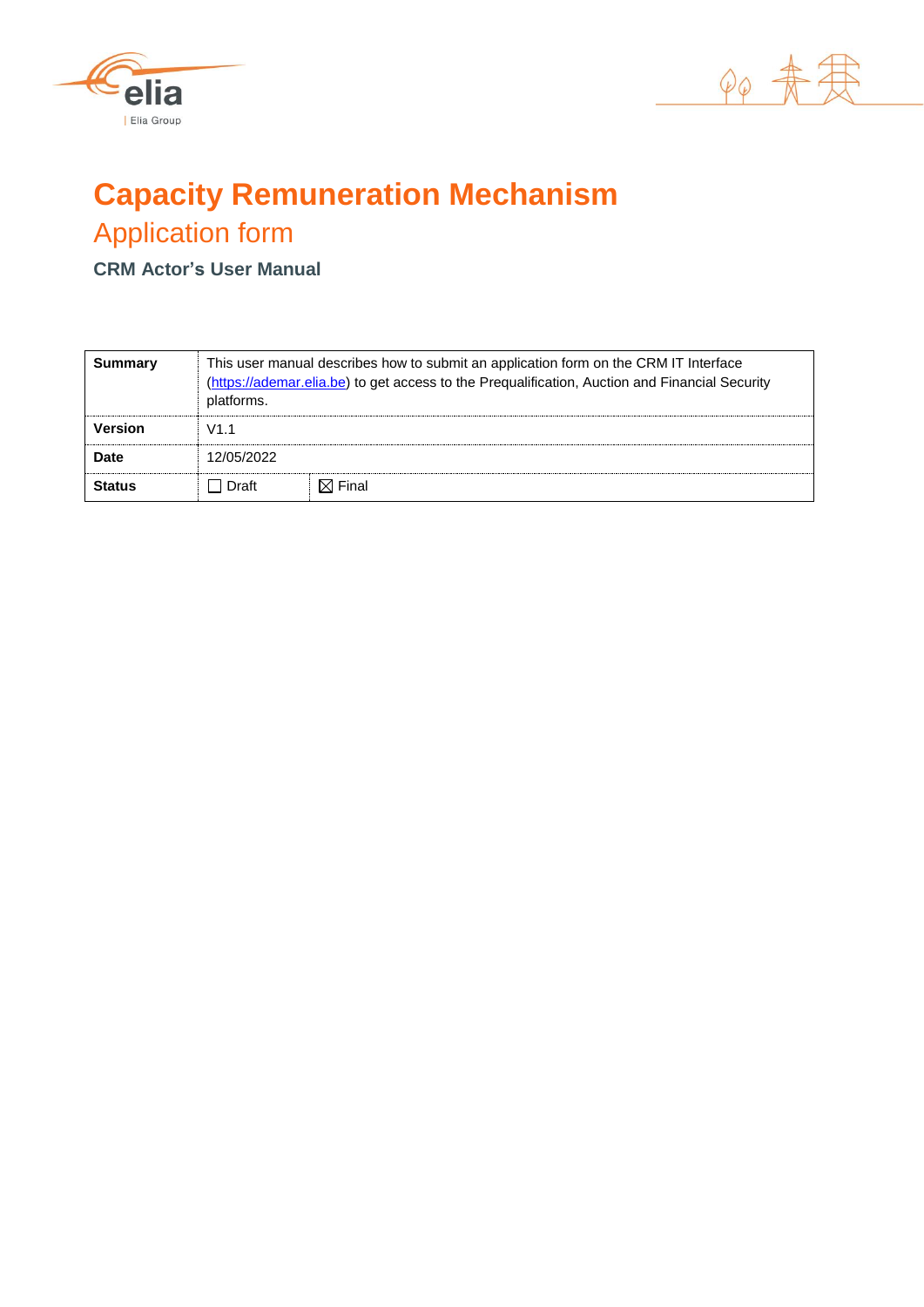# **Contents**

| 2. |  |
|----|--|
|    |  |
|    |  |
|    |  |
|    |  |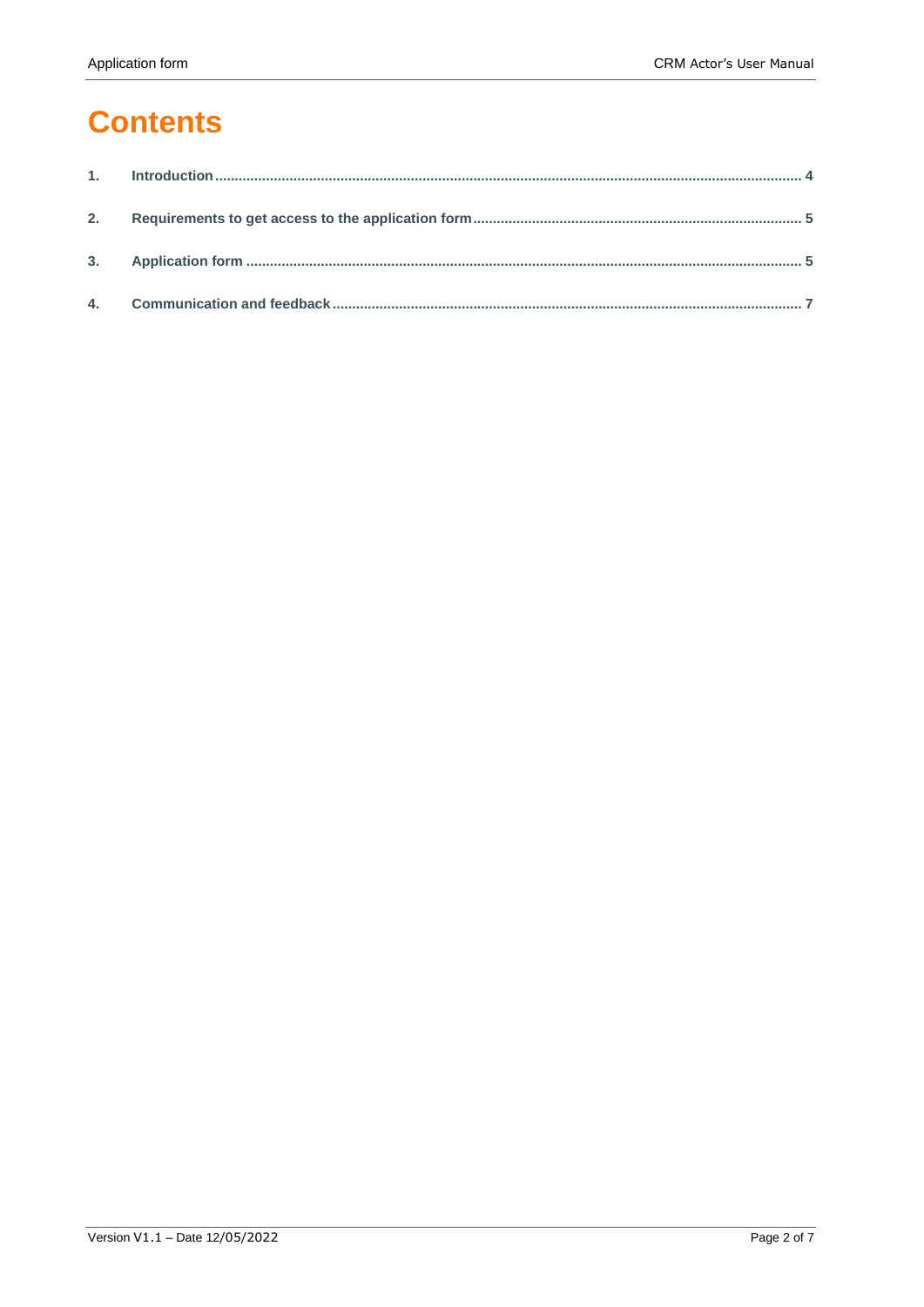#### **Disclaimer:**

This document has no legal value and is established with the purpose to explain the functioning of the application form submission on the CRM IT Interface.

This document is aligned with the CRM Functioning Rules published in May 2022. In case of mismatches between the IT environment and the procedures described in the Functioning Rules, the Functioning Rules prevail and are to be considered as valid reference**.**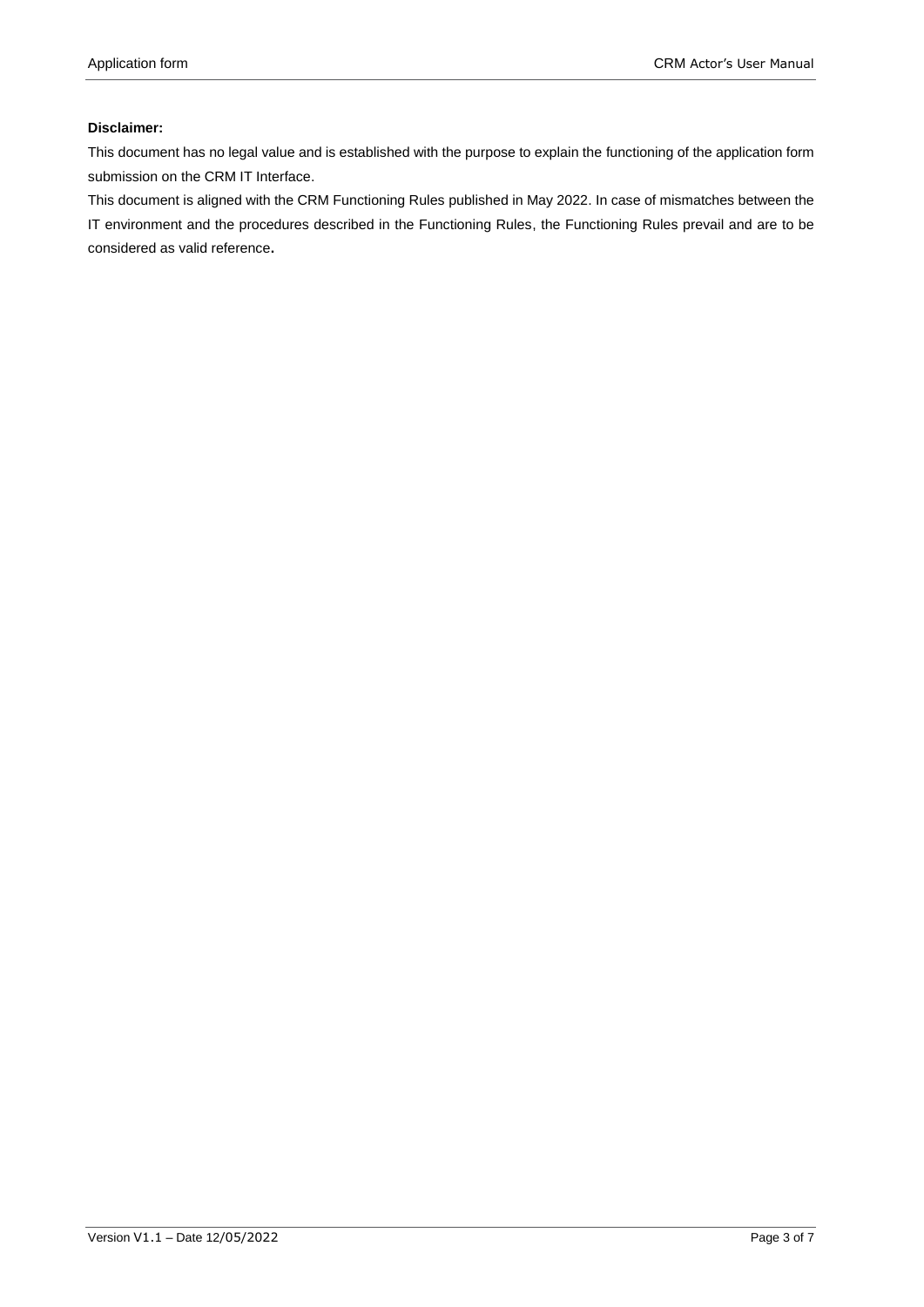## **1. Introduction**

This specific user manual focusses on the creation and submission of an application form. This form is needed for a Capacity Holder to create its company account and all the user accounts.



The CRM IT Interface is accessible through the following link: [https://ademar.elia.be](https://ademar.elia.be/)

The submission and then the approval of an application form is a requirement to be able to access the prequalification module, the auction module, and the Financial Security module.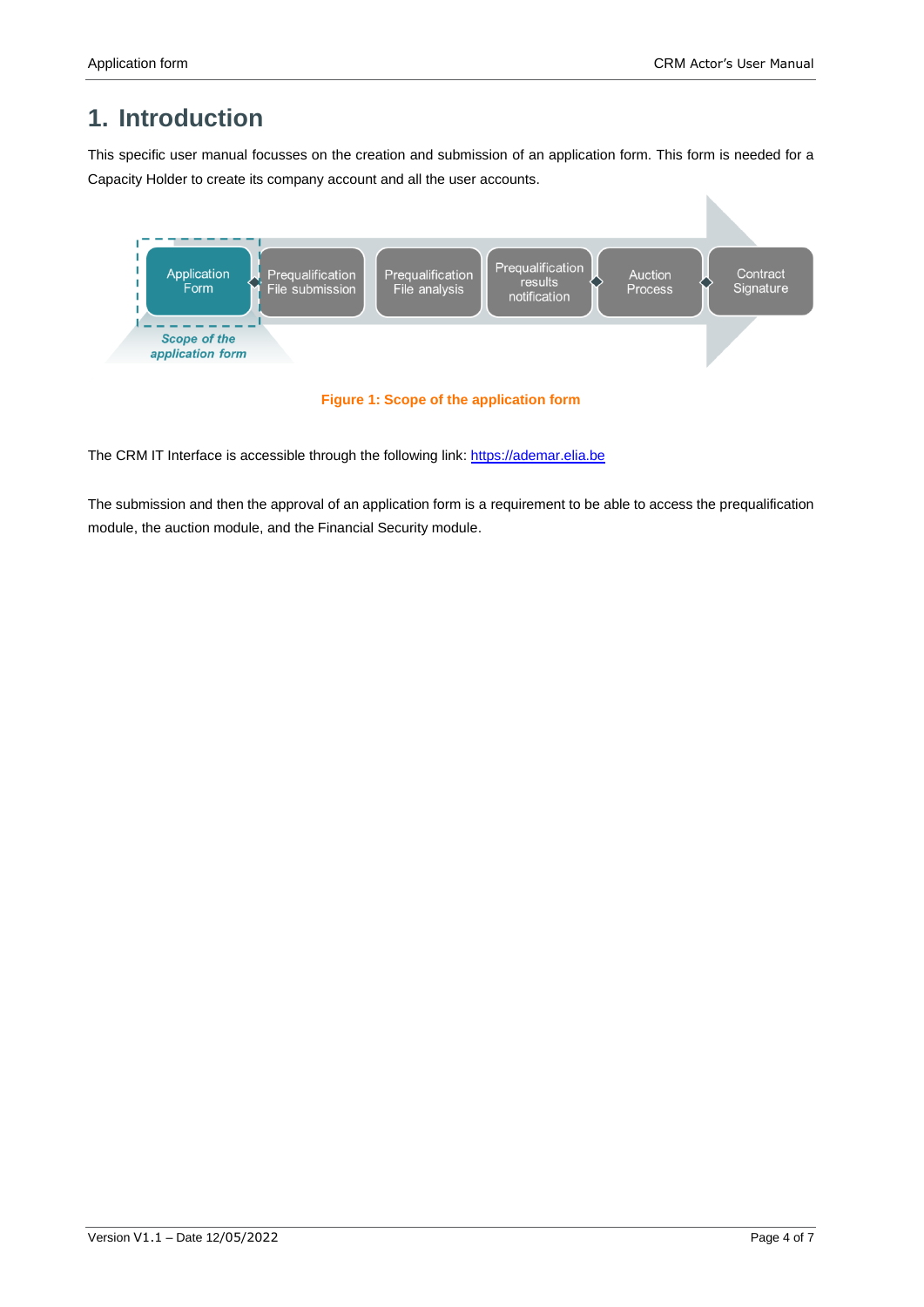## **2. Requirements to get access to the application form**

The application form is a web application that Capacity Holders (or a mandated third party) will use to submit their application form. No installation is therefore required.

### **3. Application form**

When accessing the link [https://ademar.elia.be,](https://ademar.elia.be/) the Capacity Holder will be directed to the following homepage (see [Figure 2\)](#page-4-0). Before being able to access the prequalification module, the auction module, or the Financial Security module, an account is first to be created.



|                  | No account yet?                               |                       |  |
|------------------|-----------------------------------------------|-----------------------|--|
|                  | Submit your information<br>and get an account |                       |  |
|                  | Already have an account ? Sign in directly    |                       |  |
|                  |                                               |                       |  |
| Pregualification | Auction                                       | Financial<br>Security |  |

**Figure 2: Homepage of the CRM IT interface**

<span id="page-4-0"></span>After clicking on the button 'Submit your information and get an account', the Capacity Holder will be asked to provide all the necessary information to create an account. This is subdivided into two steps: company information and contact details (see [Figure 3\)](#page-5-0).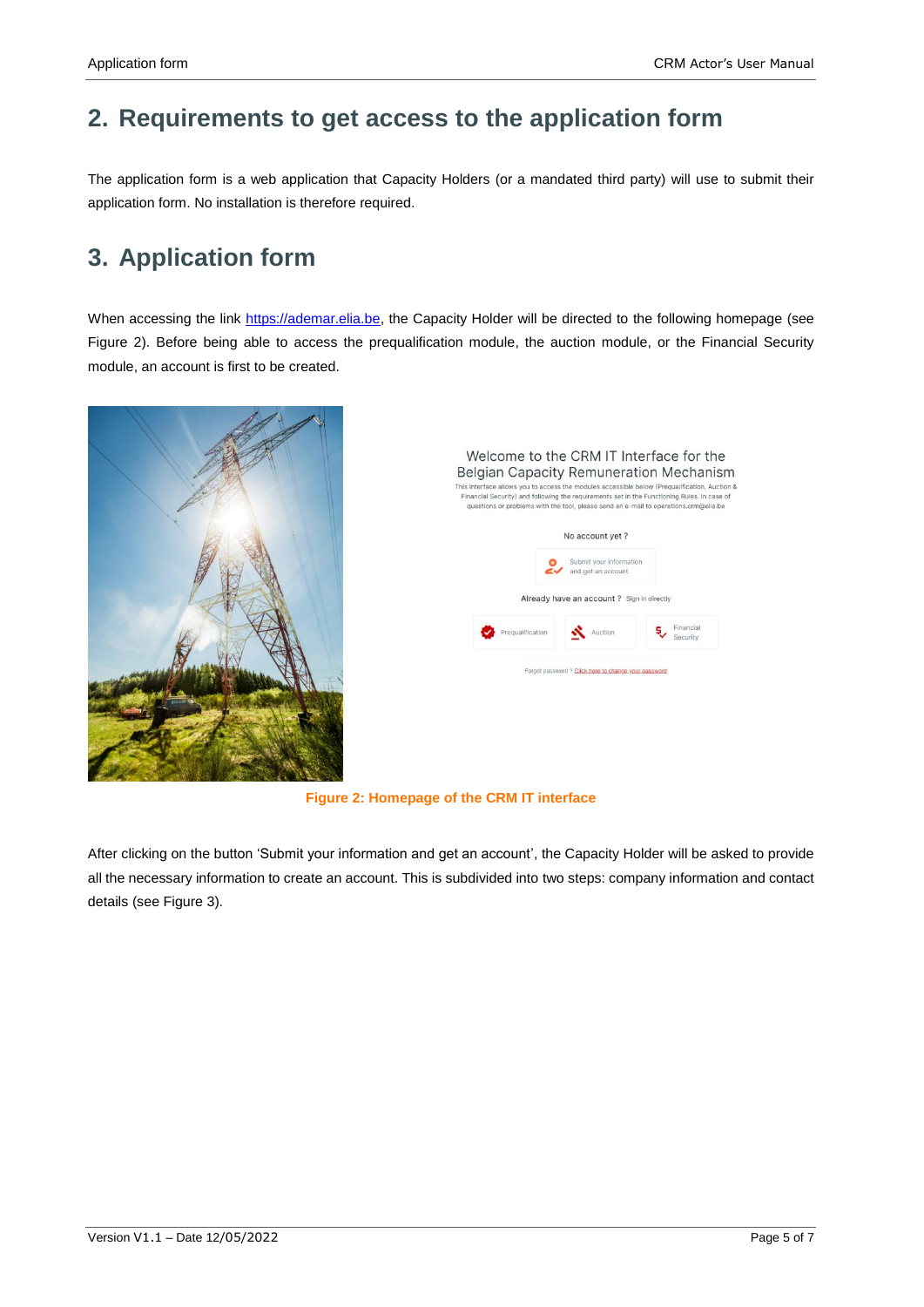| $\bullet$ Step 1                                                                                              | 2 Step 2               | Step 1                 |                  | 2 Step 2                                                                                                                                                        |
|---------------------------------------------------------------------------------------------------------------|------------------------|------------------------|------------------|-----------------------------------------------------------------------------------------------------------------------------------------------------------------|
| <b>Company information</b>                                                                                    |                        | <b>Contact details</b> |                  |                                                                                                                                                                 |
| In case you want to submit an application form as a natural person, please contact<br>operations.crm@elia.be. |                        | CONTACT1 Admin         |                  | $\sim$                                                                                                                                                          |
| <b>COMPANY INFO</b>                                                                                           |                        | Civil status *         | First name *     | Last name *                                                                                                                                                     |
| Company name*                                                                                                 |                        | ۰                      |                  |                                                                                                                                                                 |
|                                                                                                               |                        | Mobile *               | <b>Telephone</b> |                                                                                                                                                                 |
| Legal status *                                                                                                |                        |                        |                  |                                                                                                                                                                 |
|                                                                                                               | ٠                      | Language *             |                  |                                                                                                                                                                 |
| Registration number *                                                                                         | Business number *      |                        |                  |                                                                                                                                                                 |
| $^{\circ}$                                                                                                    | $^{\circ}$             |                        |                  |                                                                                                                                                                 |
| Telephone                                                                                                     | Fax                    | Function *             |                  |                                                                                                                                                                 |
|                                                                                                               |                        |                        |                  |                                                                                                                                                                 |
|                                                                                                               |                        | Email *                |                  |                                                                                                                                                                 |
|                                                                                                               |                        |                        |                  |                                                                                                                                                                 |
| <b>COMPANY ADDRESS</b>                                                                                        |                        |                        |                  |                                                                                                                                                                 |
| Street *                                                                                                      | House number *         | <b>ROLES</b>           |                  |                                                                                                                                                                 |
|                                                                                                               |                        | $\overline{\vee}$      |                  | Admin (It includes a full access, the reception of all related notifications, and the rights to edit user data and access)                                      |
| Zip code *<br>City *                                                                                          | Country*               | $\checkmark$           |                  | Prequalification Process (It includes an access to the prequalification module and<br>Einancial Security module and the recention of all related notifications) |
| $\leftarrow$ BACK                                                                                             | CONTINUE $\rightarrow$ | $\leftarrow$ BACK      |                  | SUBMIT <sub>V</sub>                                                                                                                                             |

**Figure 3: Application Form**

<span id="page-5-0"></span>Important concepts to keep in mind during the process of creating an application form are listed below:

- The Capacity Holder can only proceed to the next step when all the mandatory fields, marked with an asterisk (\*), are filled in.
- An important condition for the application form to be approved is that across all users, **each 'I want to be the point of contact'** options need to be selected for at least one user (when this is not the case, the Capacity Holder will not be able to submit the application form).
- Only one user can be appointed as a contact person for the "investment file" related matters.
- Only the users that get assigned to the role 'Prequalification Process' will have access to the prequalification module and Financial Security module and receive the automatic emails related to the Prequalification Process.
- Only the users that get assigned to the role 'Auction Process' will have access to the auction module and receive the automatic emails related to the Auction Process.
- Only users that get assigned to the role 'Admin' will be able to create, edit, or delete user accounts.
- Emails concerning the account and password creation will be sent to each user separately.

Keep in mind that the company is seen as the CRM Candidate/CRM Actor and that the contacts are seen as the users. Note that there is a limit of 20 users that can be added as contact for one CRM Actor.

After providing all the requested information, the candidate will need to read and accept the privacy policy. After accepting these conditions and when all mandatory fields are completed, the 'SUBMIT' button will become available.

Clicking on the 'SUBMIT' button will complete the application form. Users that are assigned the role 'Prequalification Process' will receive a confirmation email with all the details of the application form (see [Figure 4\)](#page-6-0).